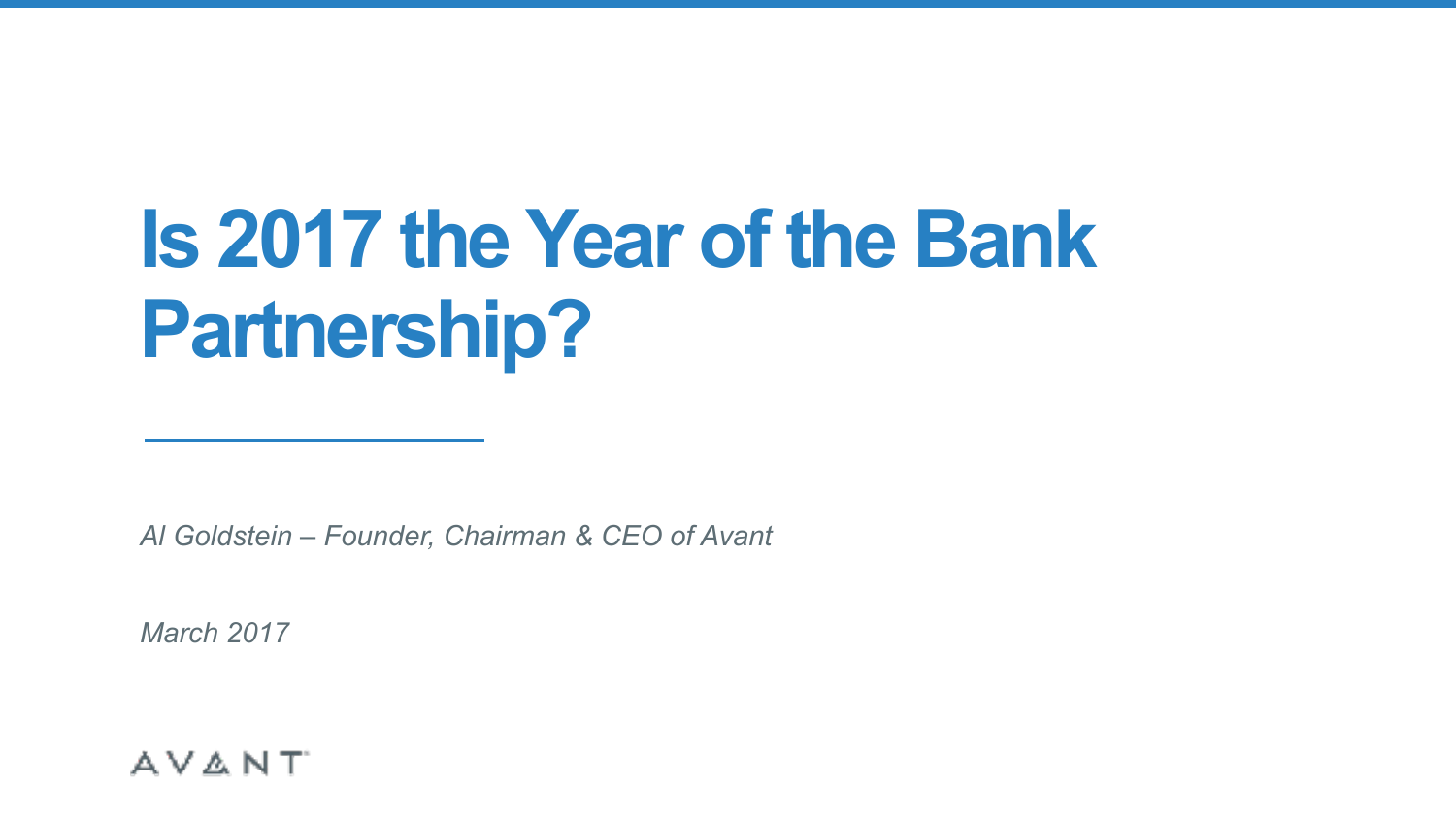

### **There's Been Lots of Talk of Bank Partnerships**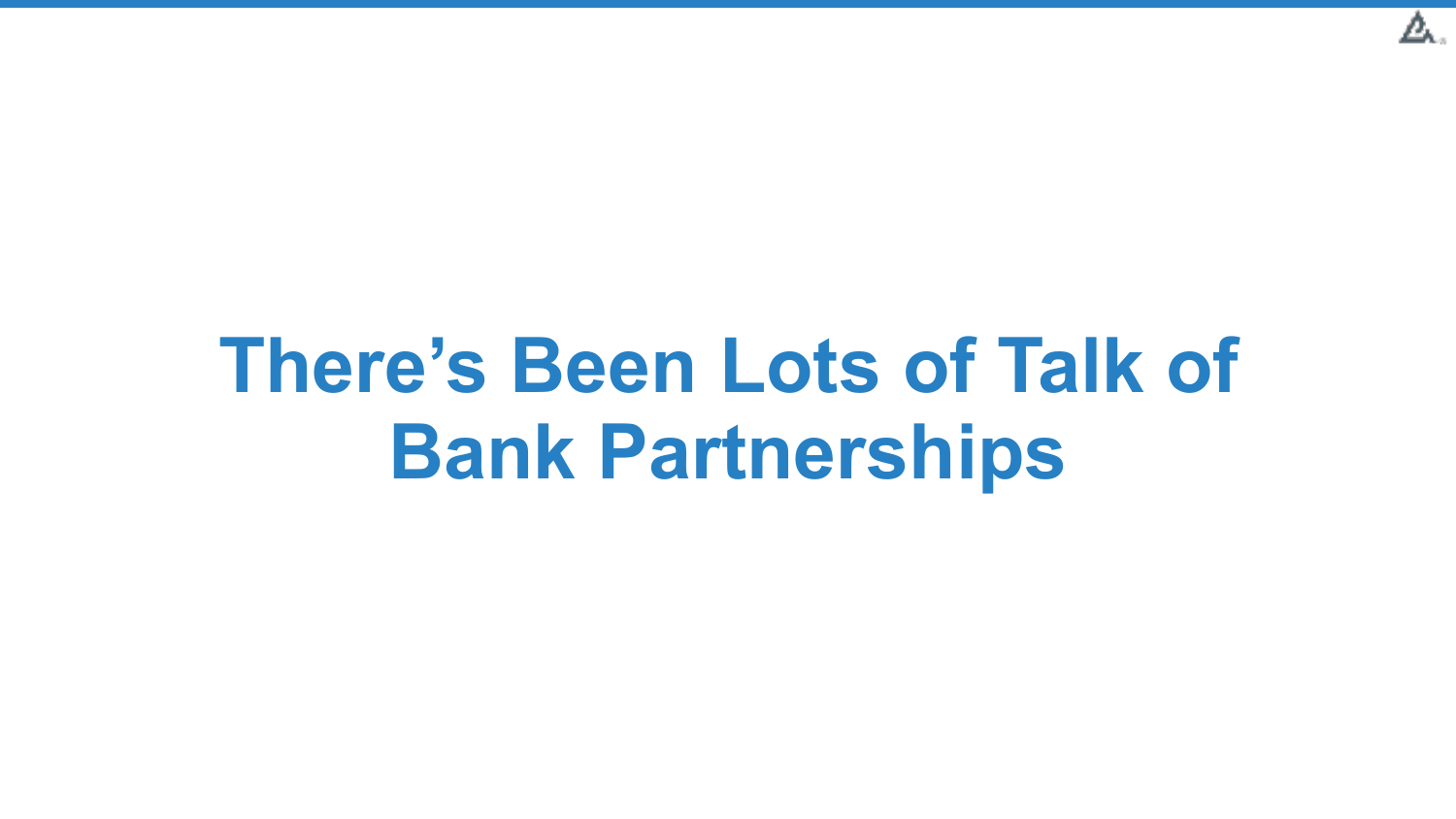#### **Banks Have Bought Loans…**







- ✓ High Yielding Asset
- ✓ Efficient Use of Capital

✗ Unfamiliar Credit / Underwriting

**X** No Customer Relationship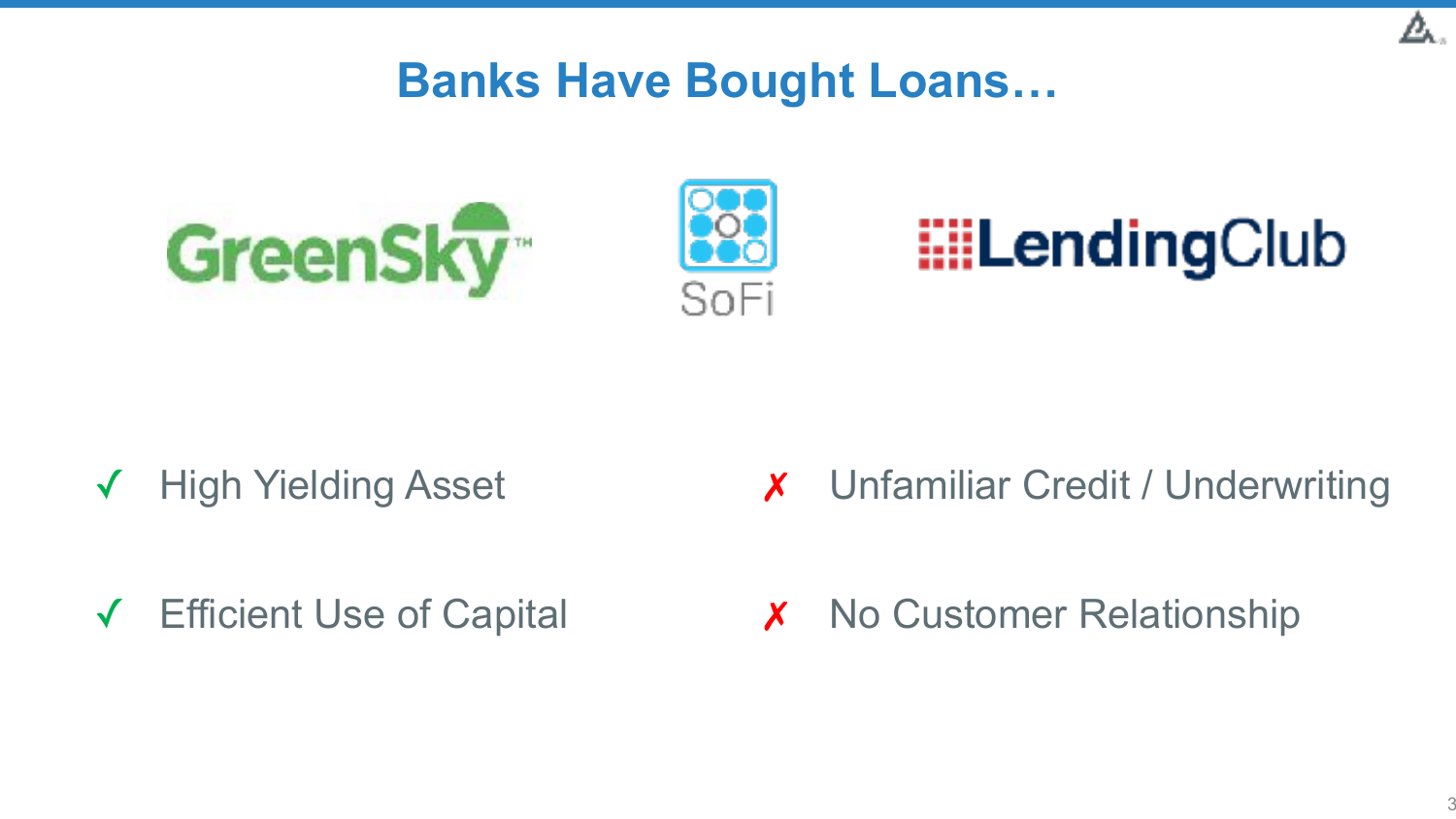**They've Made Investments…**





#### ✓ Access to Growing Asset Class ✗ Uncertain Environment

✓ Capital Markets Fees

✗ Fintech Valuations Are Down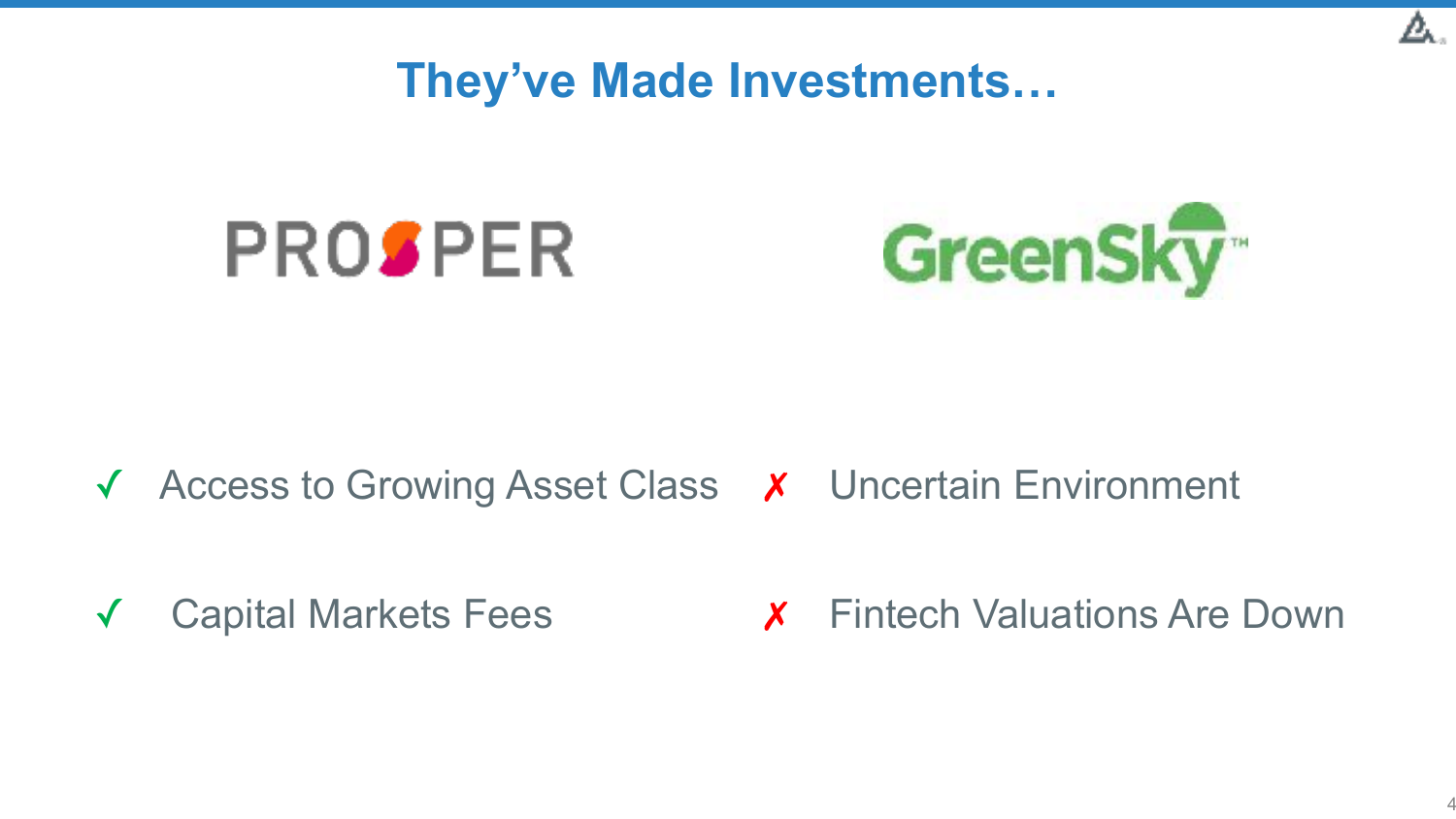



✓ Improved Customer Service

Rapid Deployment

✗ Only Solves Small Business

**x** No Decline Monetization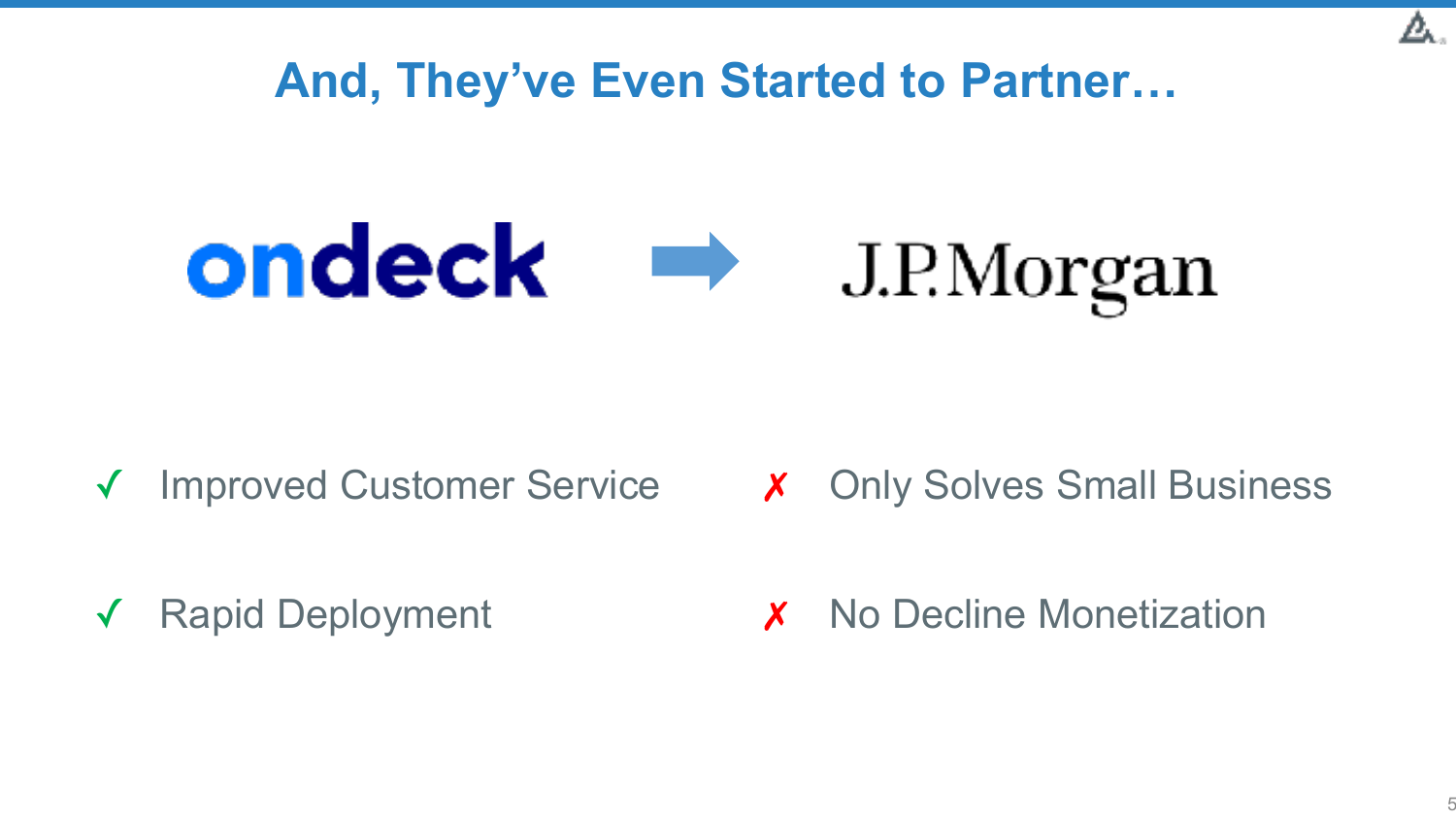

### **But, Not Enough to be Truly Strategic**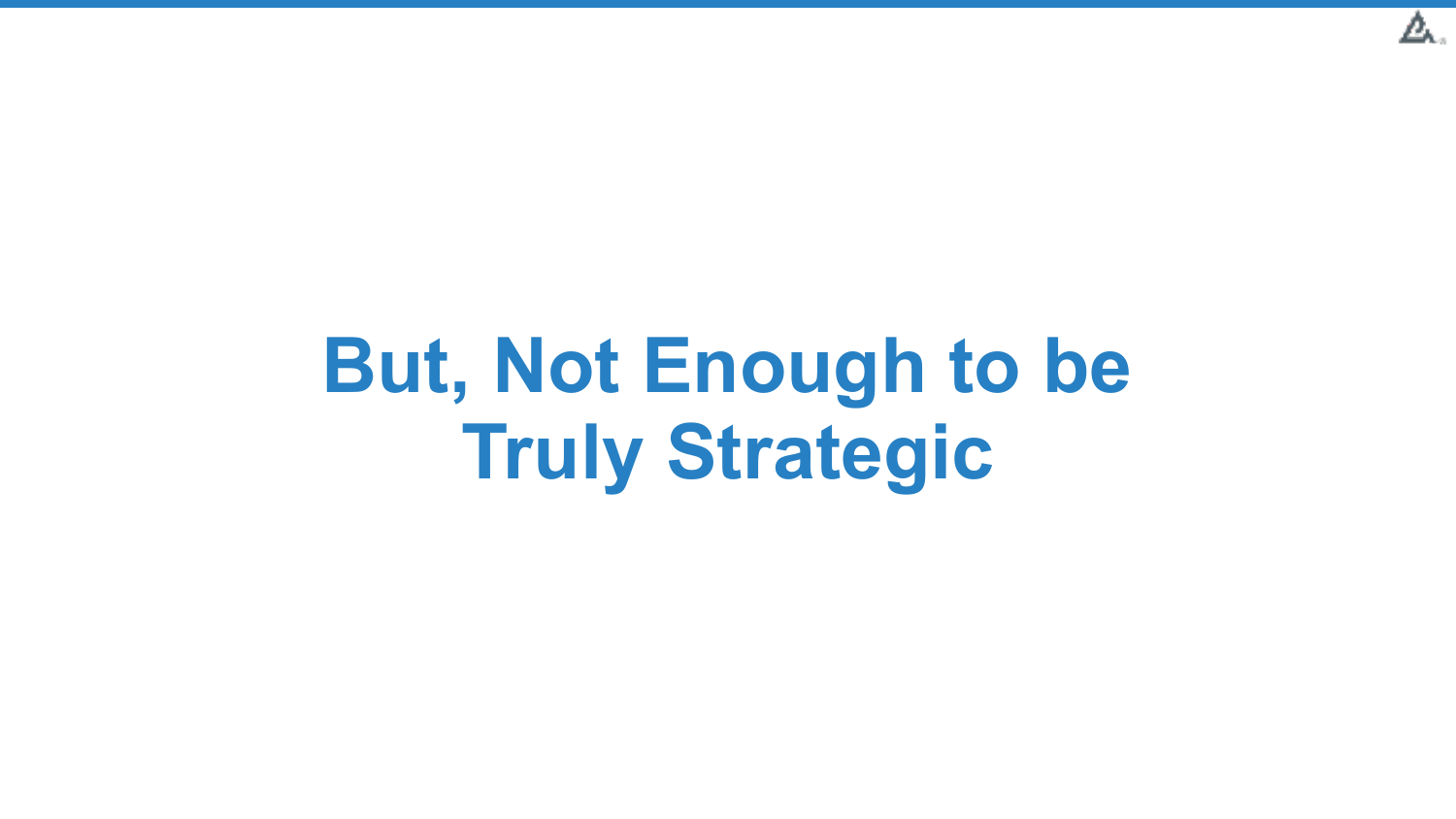

- ✓ Full Digital Capability
- ✓ Ability to Customize

✗ Only Personal Loans

✗ Awaiting Full Scale Deployment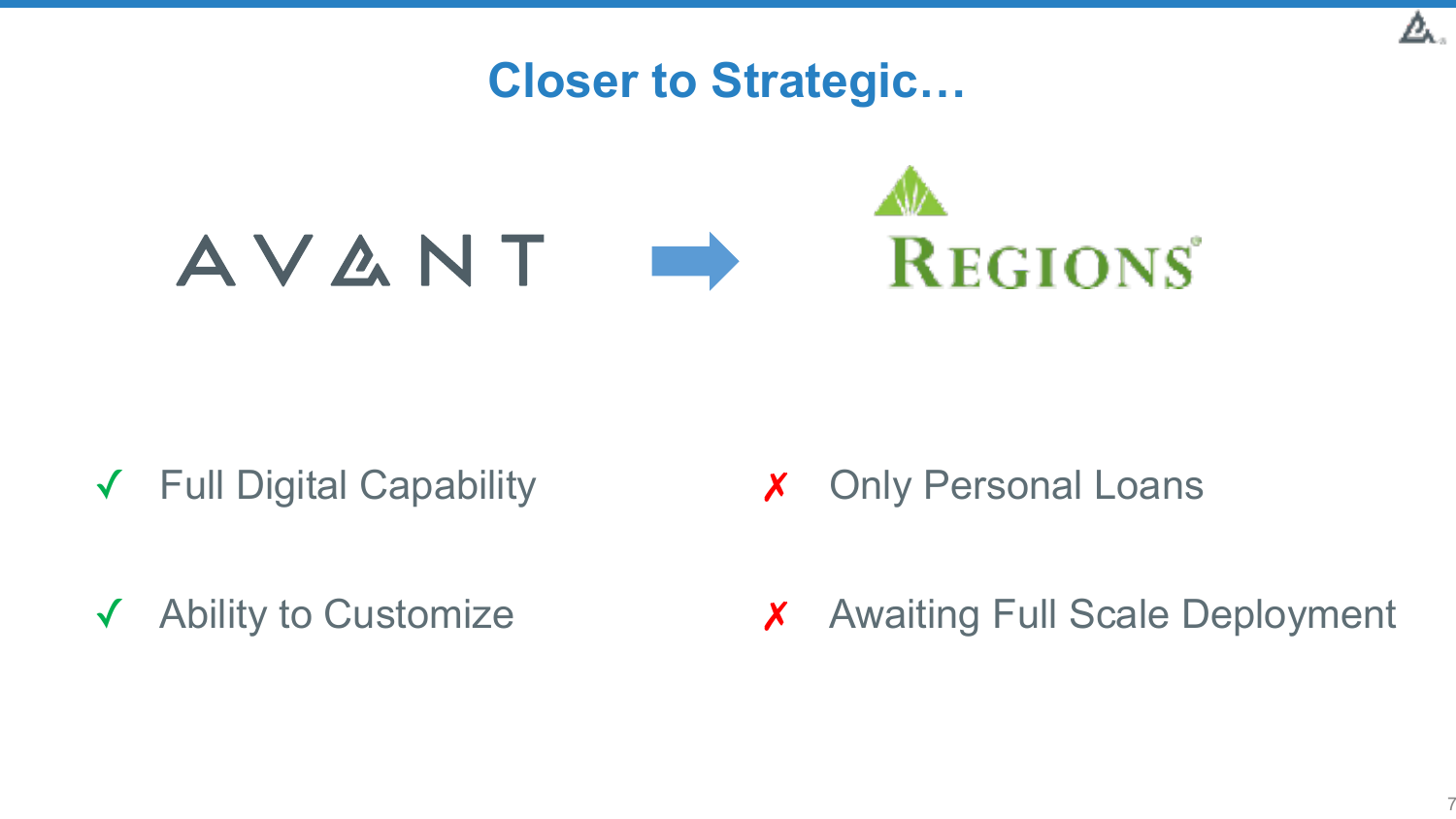

# **So What Makes a Strategic Partnership?**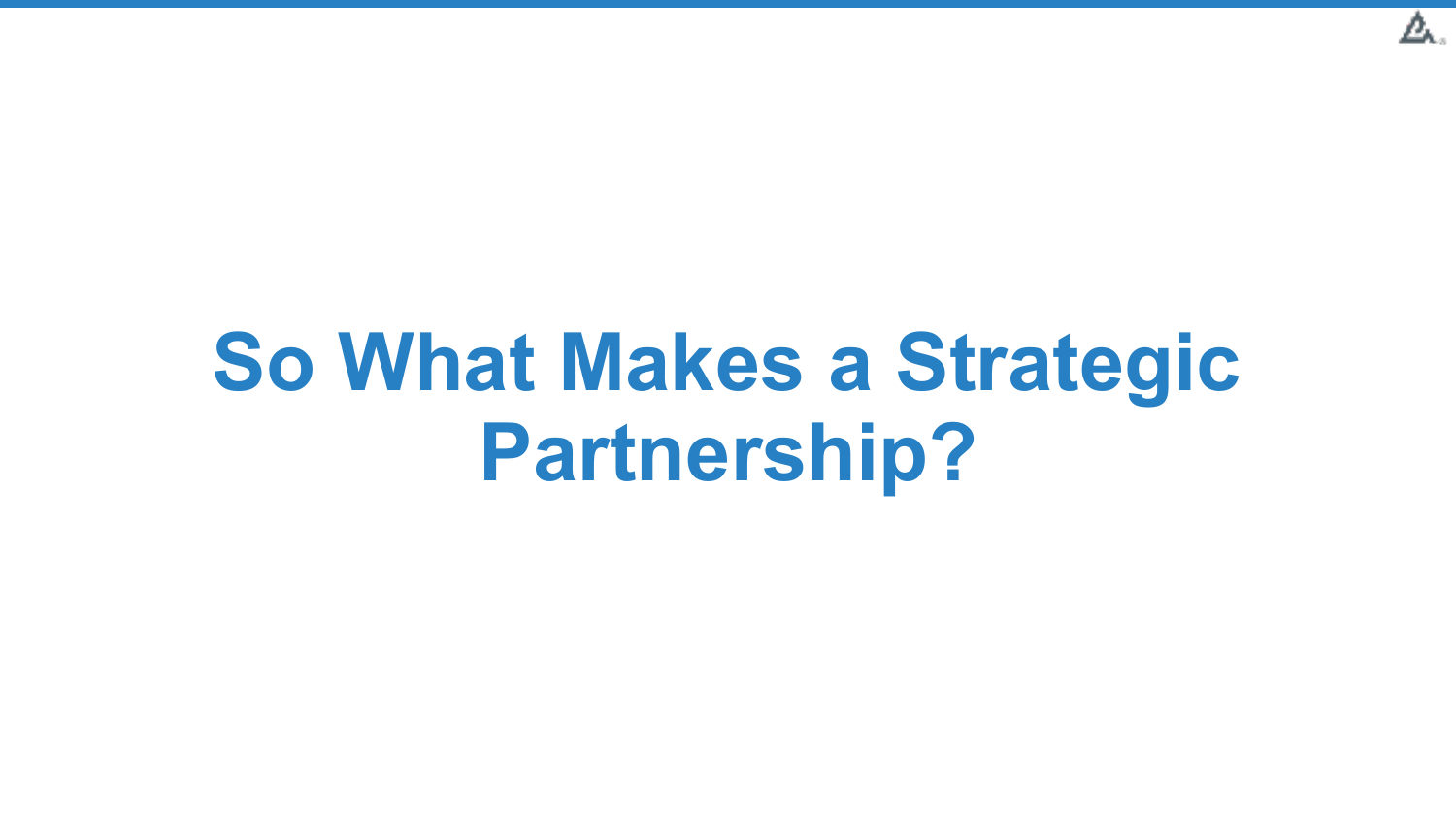

### **Why Should Banks be Interested?**

Expand Target Market

Serve Customers Better

Uniform Online Experience



### Across Products

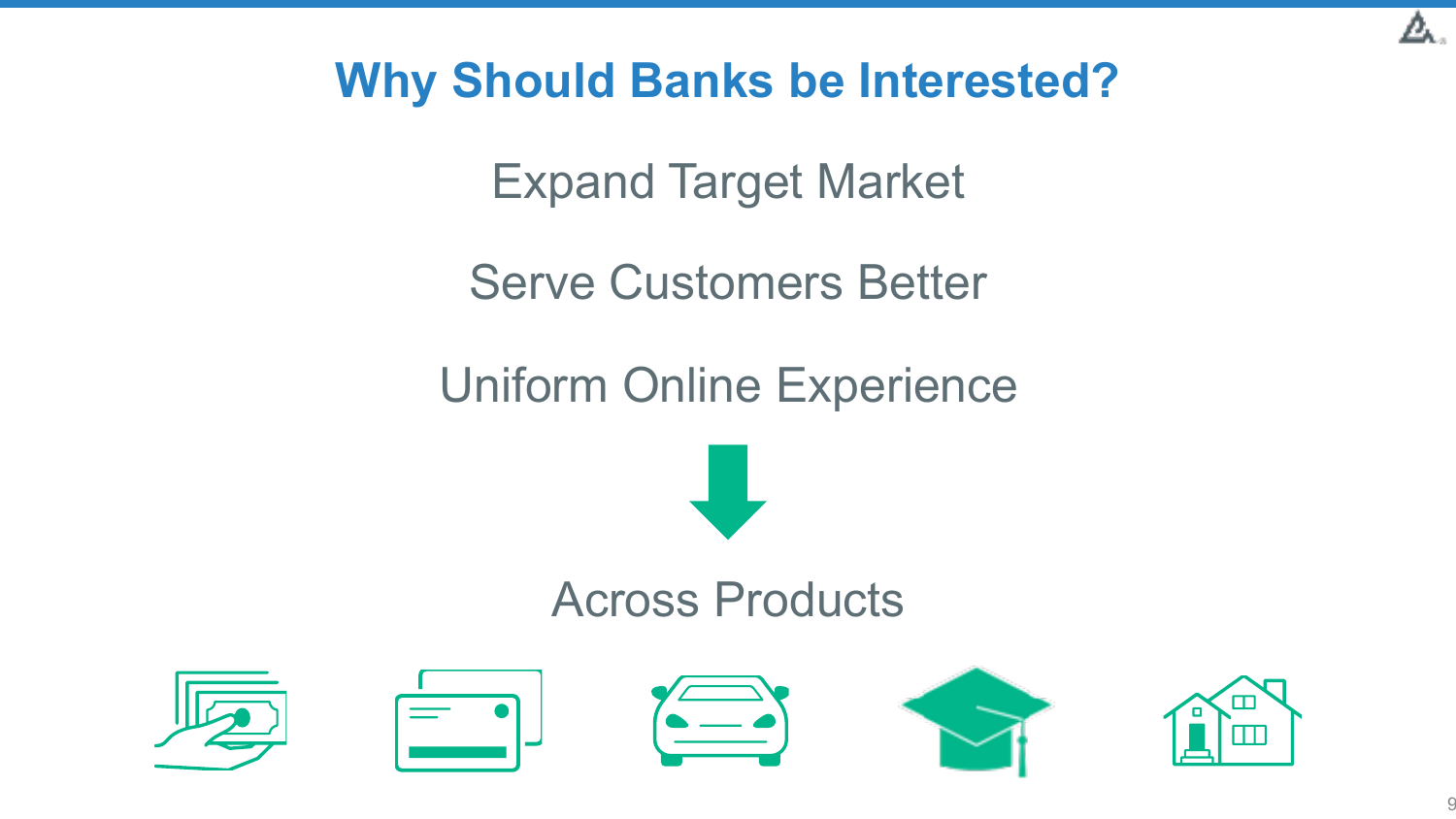#### **Why Should Platforms be Interested?**





Capital Light



### Recurring Fee Revenue



Low Cost, High Quality Customers

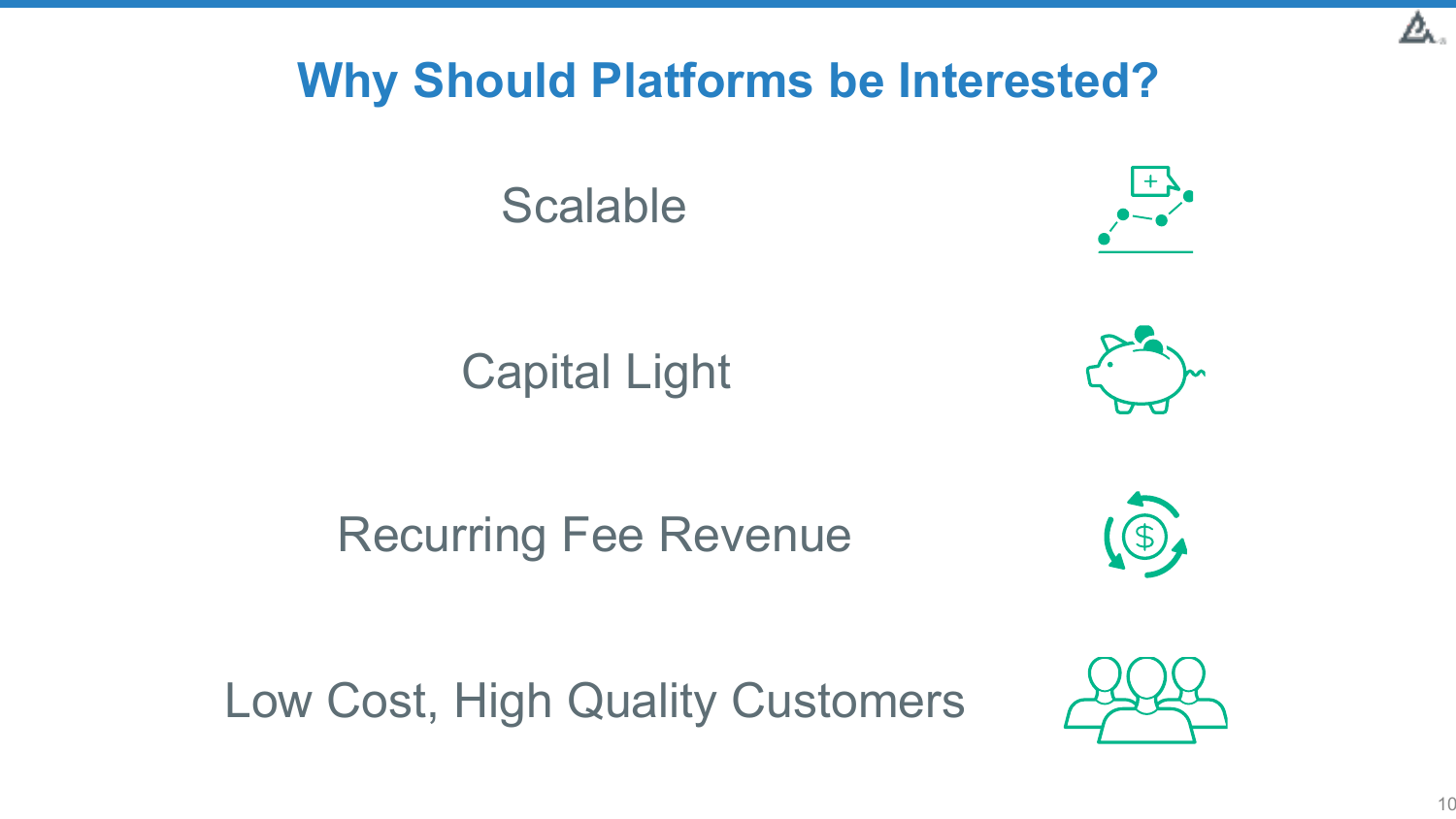

# **How Do Partnerships Create Enterprise Value?**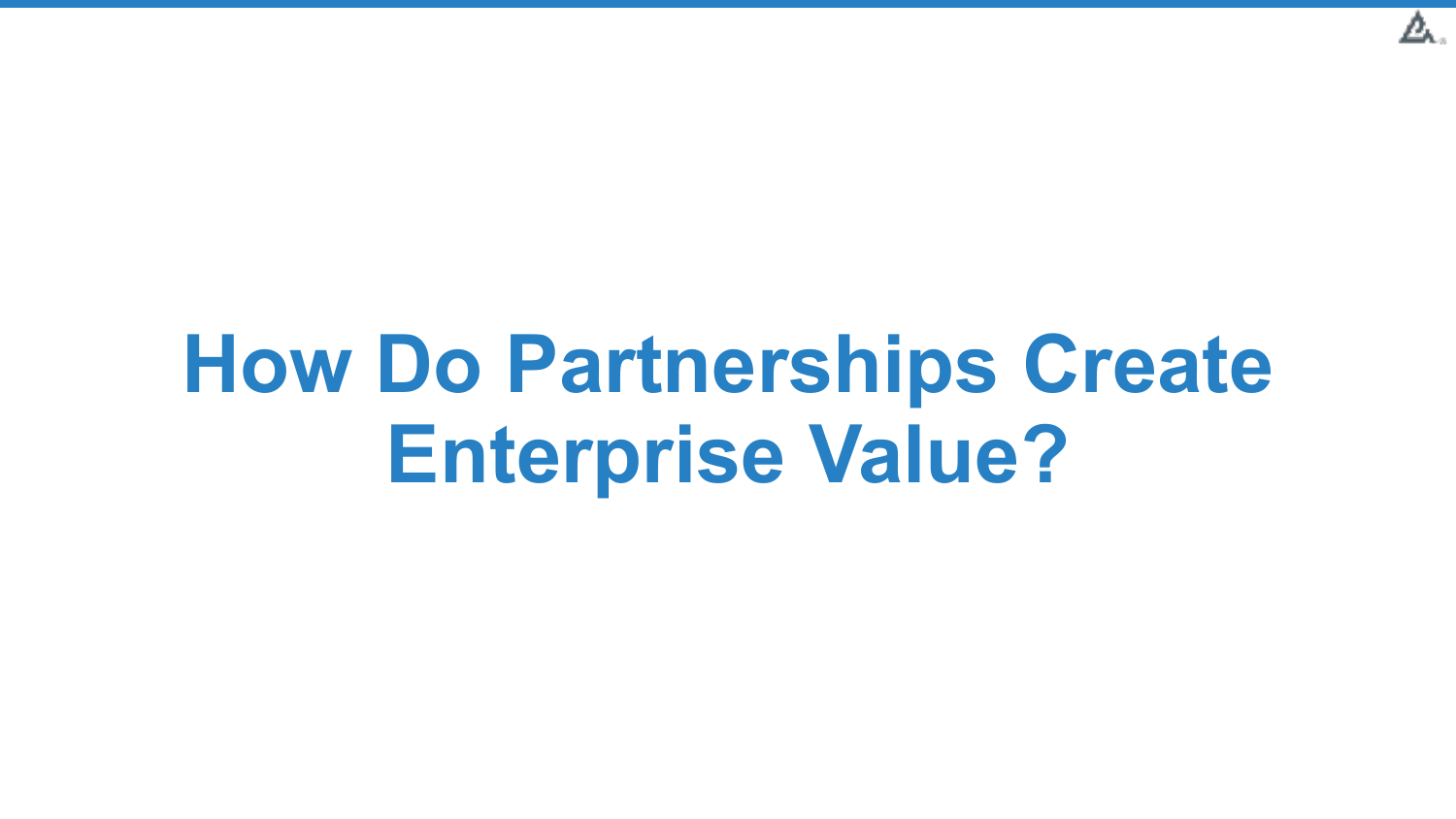### **Online Lenders Banks**

- ✓ Seamless customer experience / growing base
- ✗ High cost of capital
- ✓ Technology, analytics and talent
- **X** Uncertain regulatory environment



- ✗ Antiquated customer experience / limited growth
- ✓ Cheap cost of funds
- **X** Difficult to attract tech and analytics talent
- ✓ Stable regulatory environment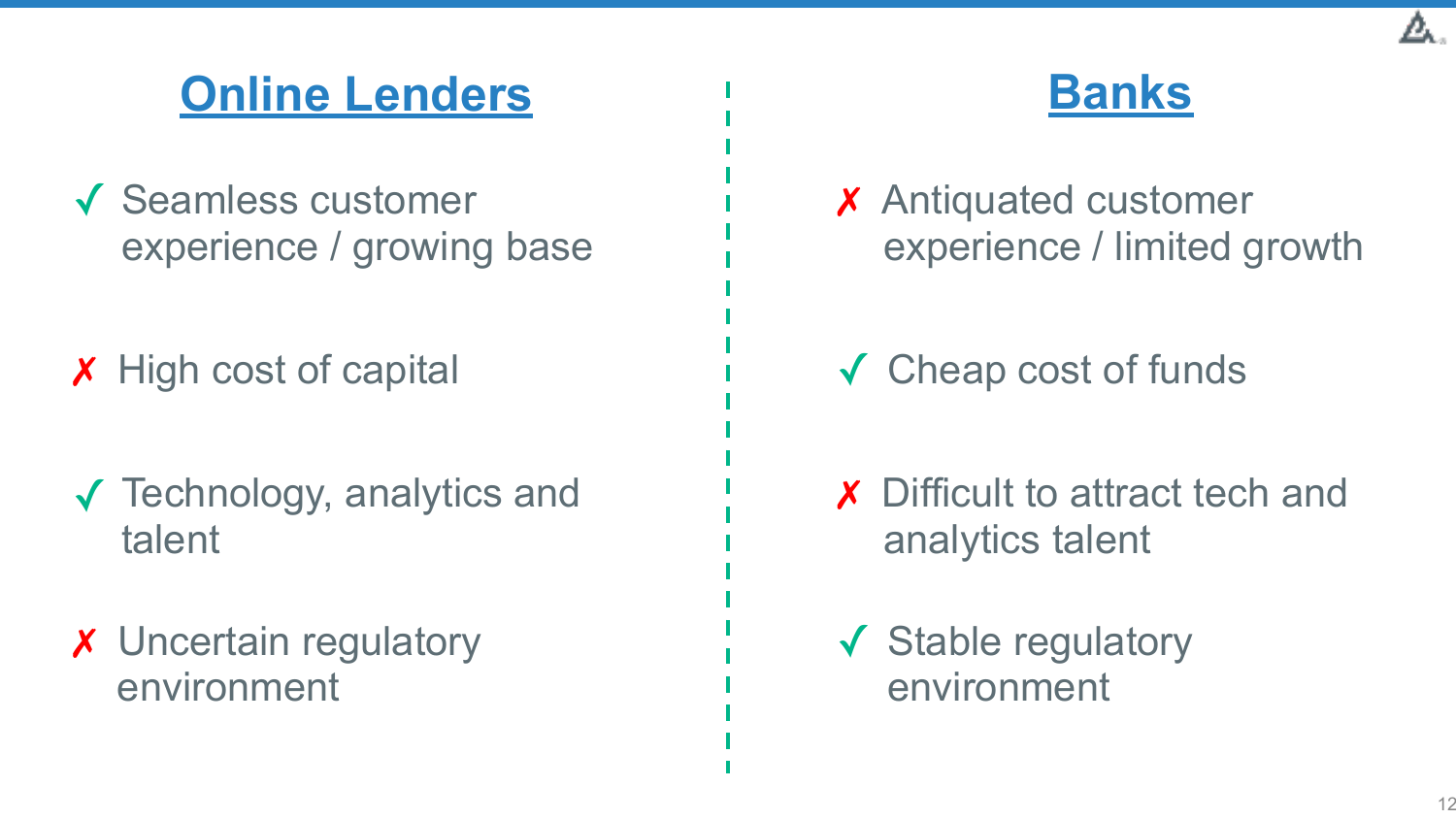

### **Prime Customer**

### **Banks**

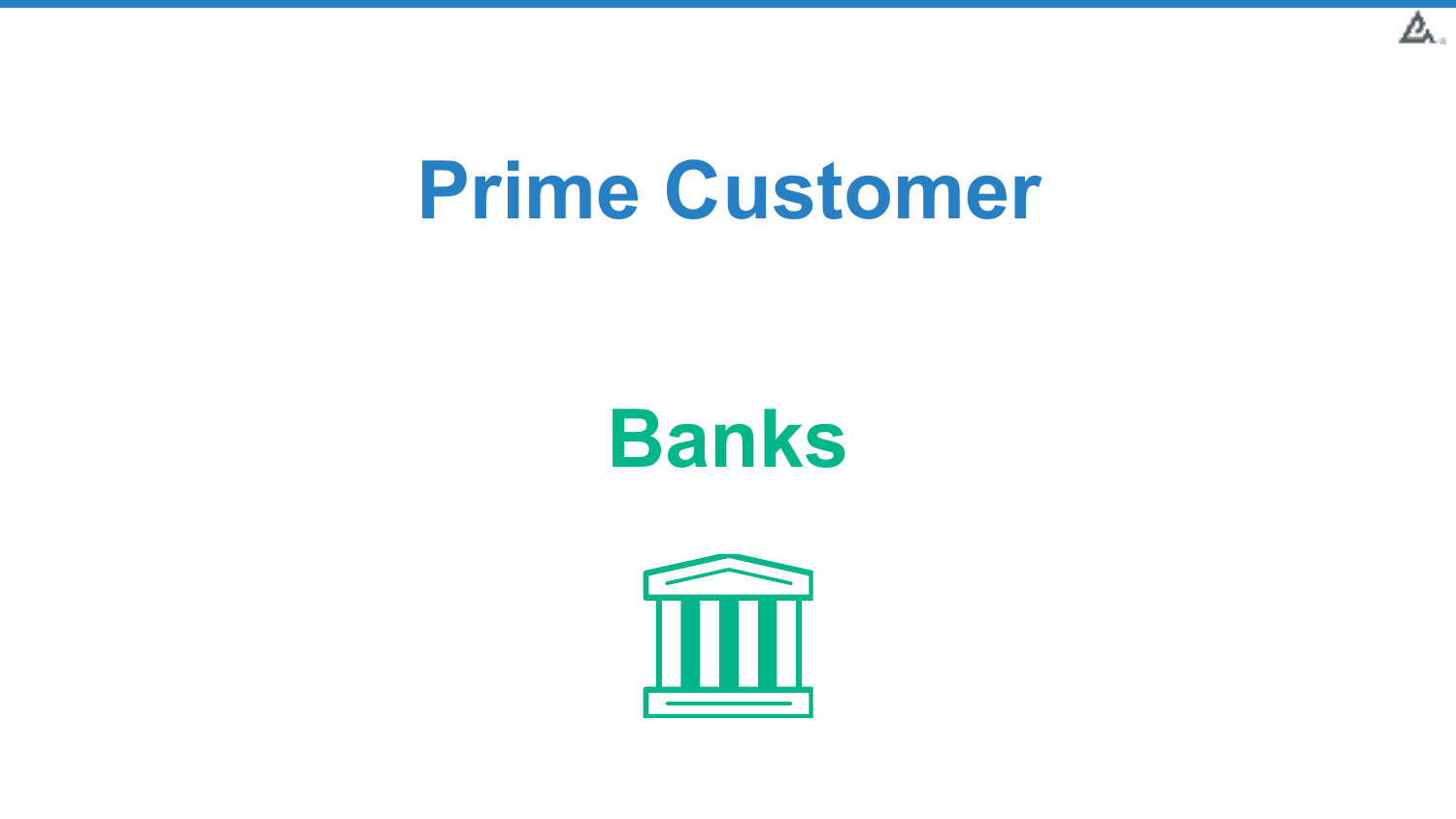

### **Non-Prime Customer**

### **Online Lenders**

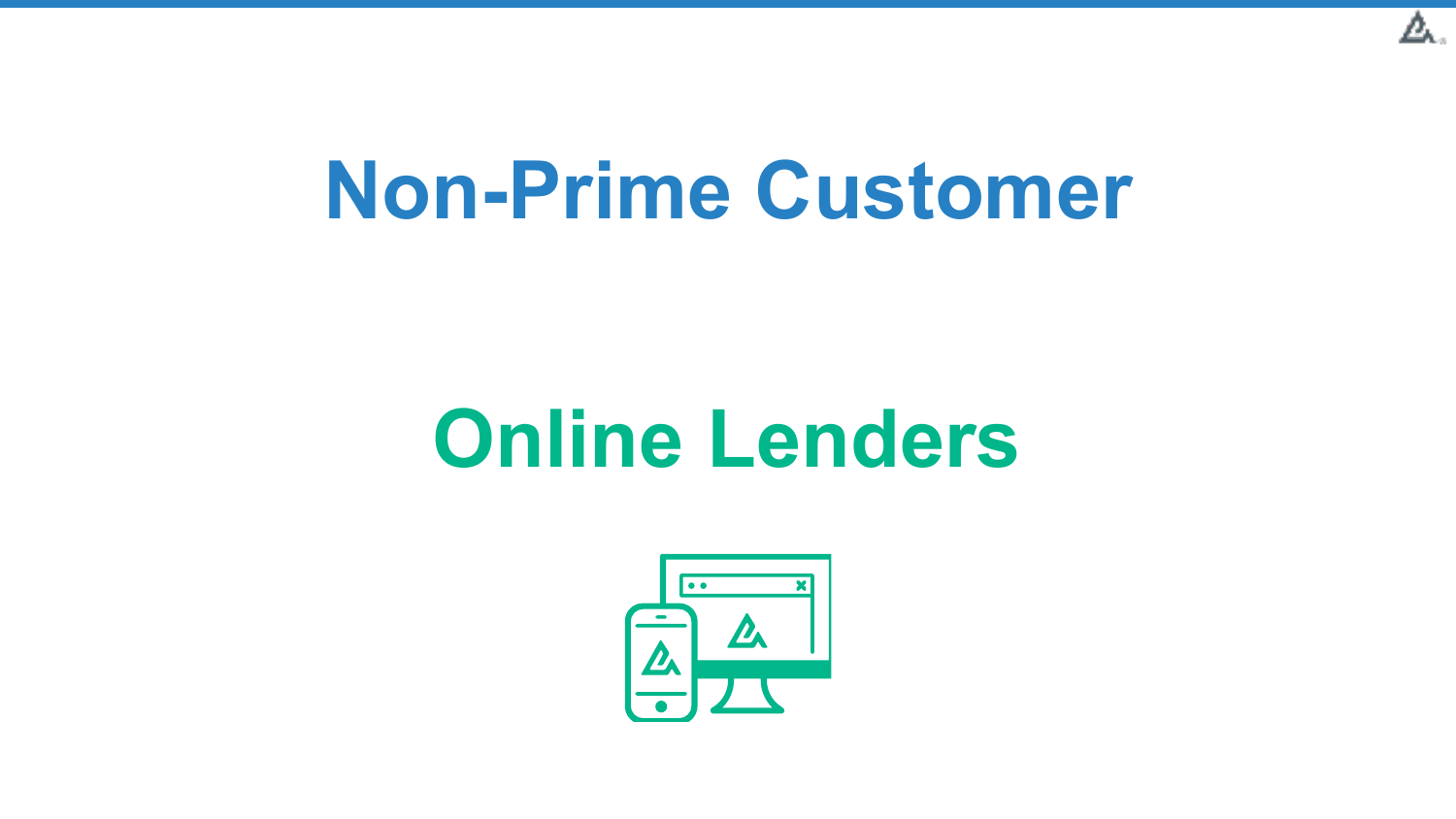### **Creating a Win-Win**

| <b>Online Lender</b>                               |                                 |     |     |     | <b>Bank</b>                        |                                          |     |     |
|----------------------------------------------------|---------------------------------|-----|-----|-----|------------------------------------|------------------------------------------|-----|-----|
| <b>Consumer Credit Spectrum</b>                    |                                 |     |     |     |                                    |                                          |     |     |
|                                                    | 550                             | 600 | 650 | 700 |                                    | 750                                      | 800 | 850 |
| $\sqrt{ }$                                         | <b>Reduced Acquisition Cost</b> |     |     |     | $\checkmark$                       | <b>Speed to Market</b>                   |     |     |
| <b>Tap New Distribution Channel</b>                |                                 |     |     |     | <b>Reduce Cannibalization Risk</b> |                                          |     |     |
| Form Long Term Strategic Partnership<br>$\sqrt{ }$ |                                 |     |     |     |                                    | <b>Customized Tech Platform Solution</b> |     |     |
|                                                    |                                 |     |     |     |                                    |                                          |     |     |
| POWERED BY<br>A V A N T                            |                                 |     |     |     |                                    |                                          |     |     |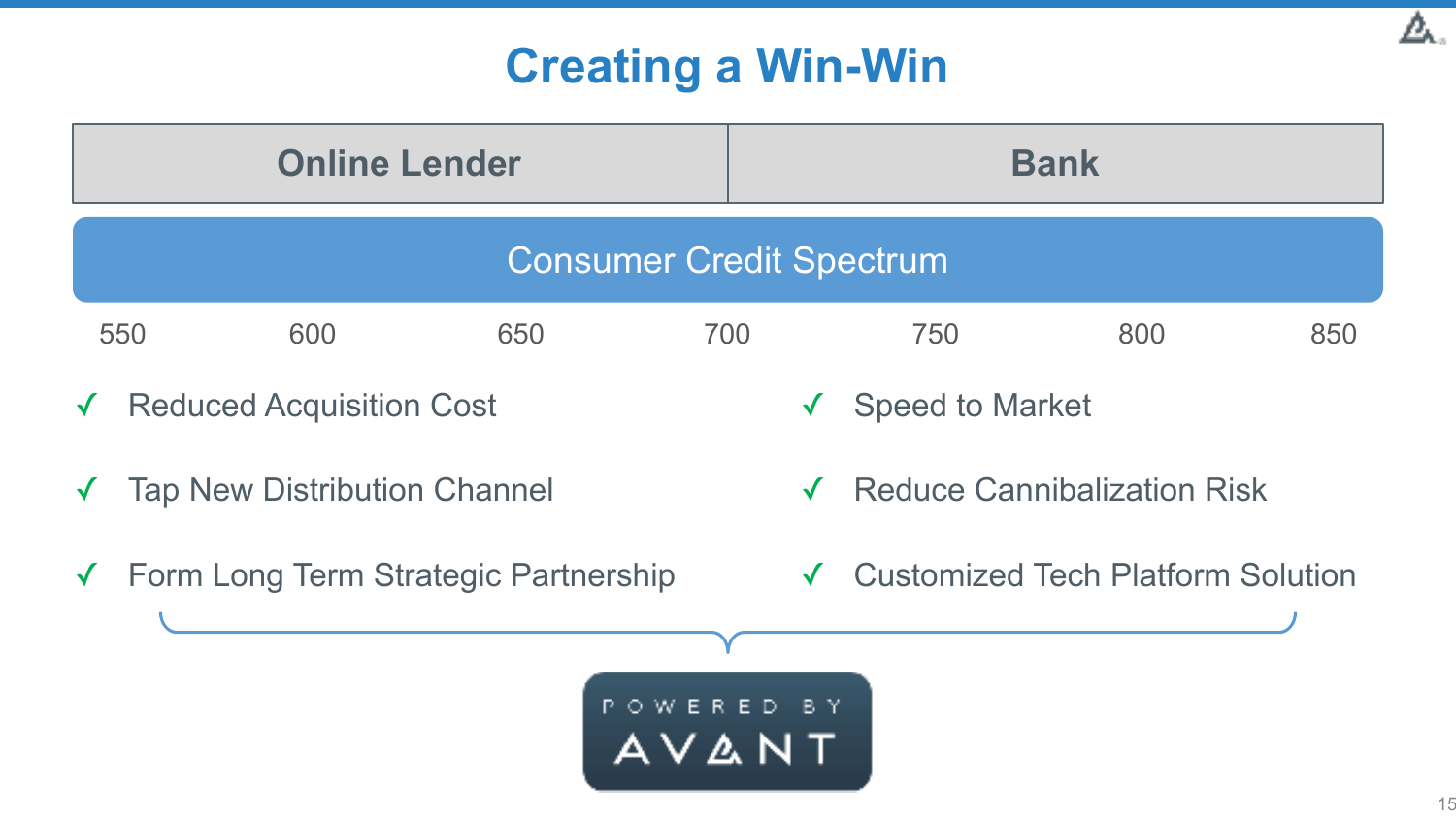

### **Banks Have an Important Decision to Make**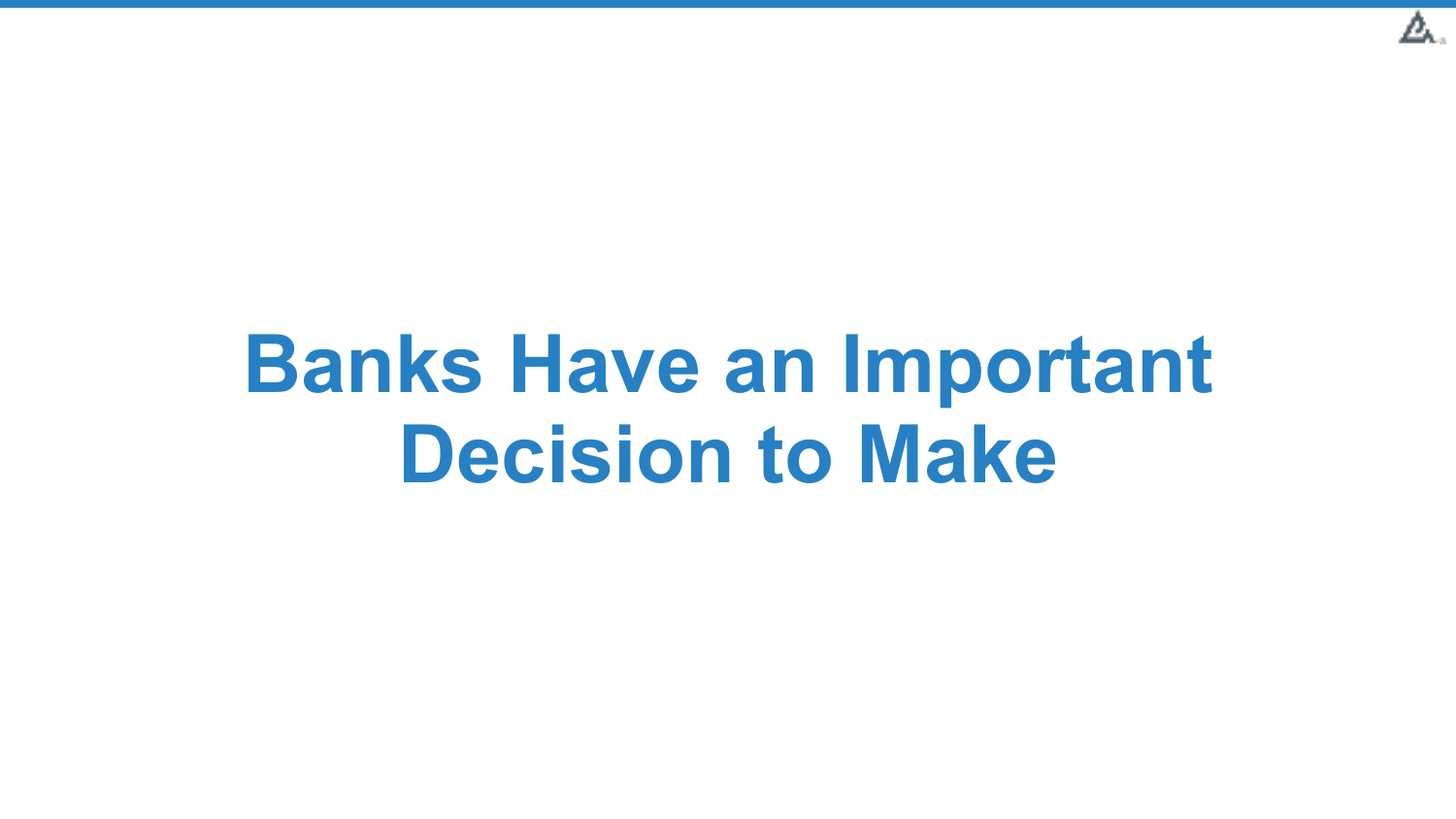

Δ.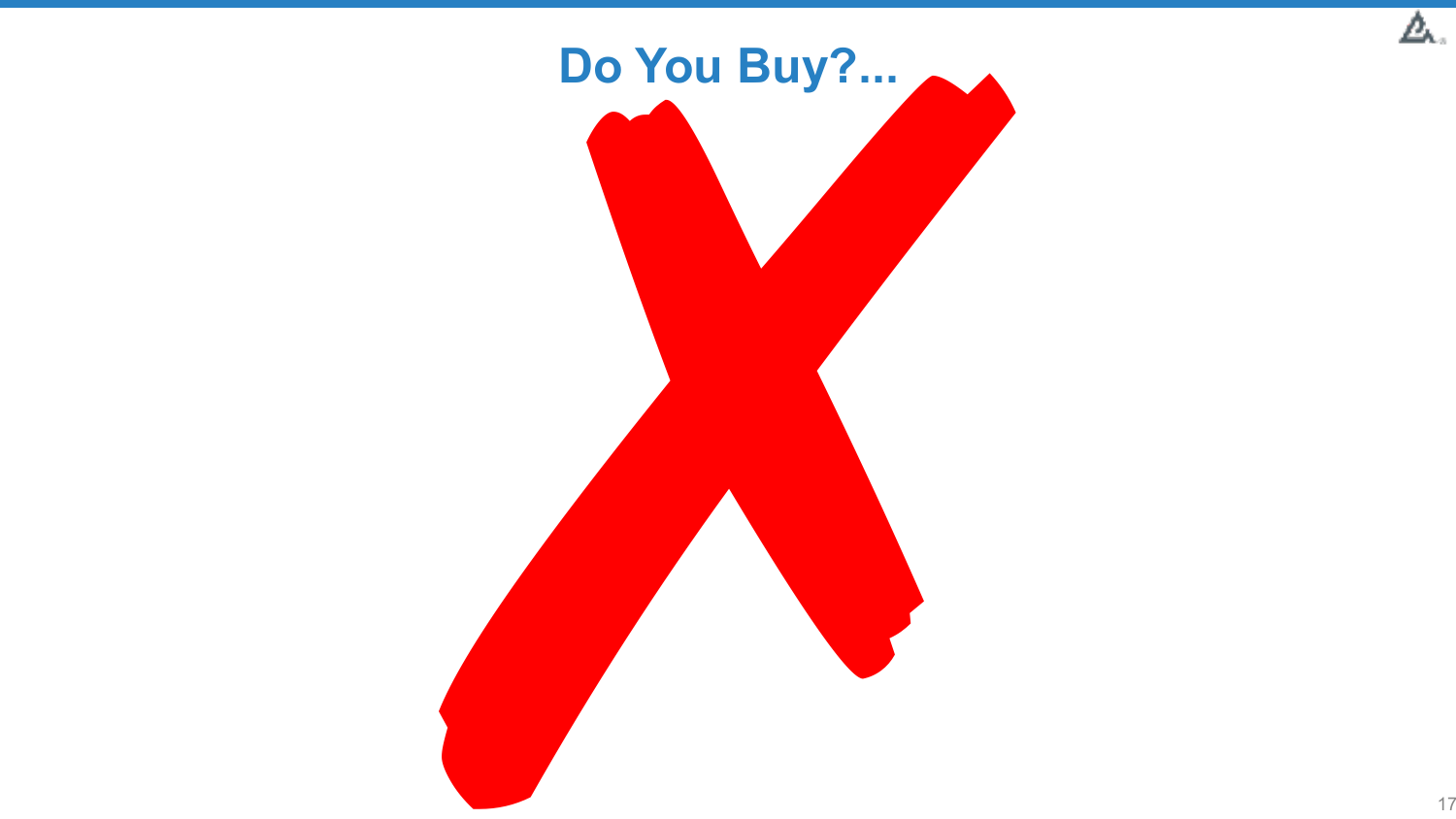

Δ.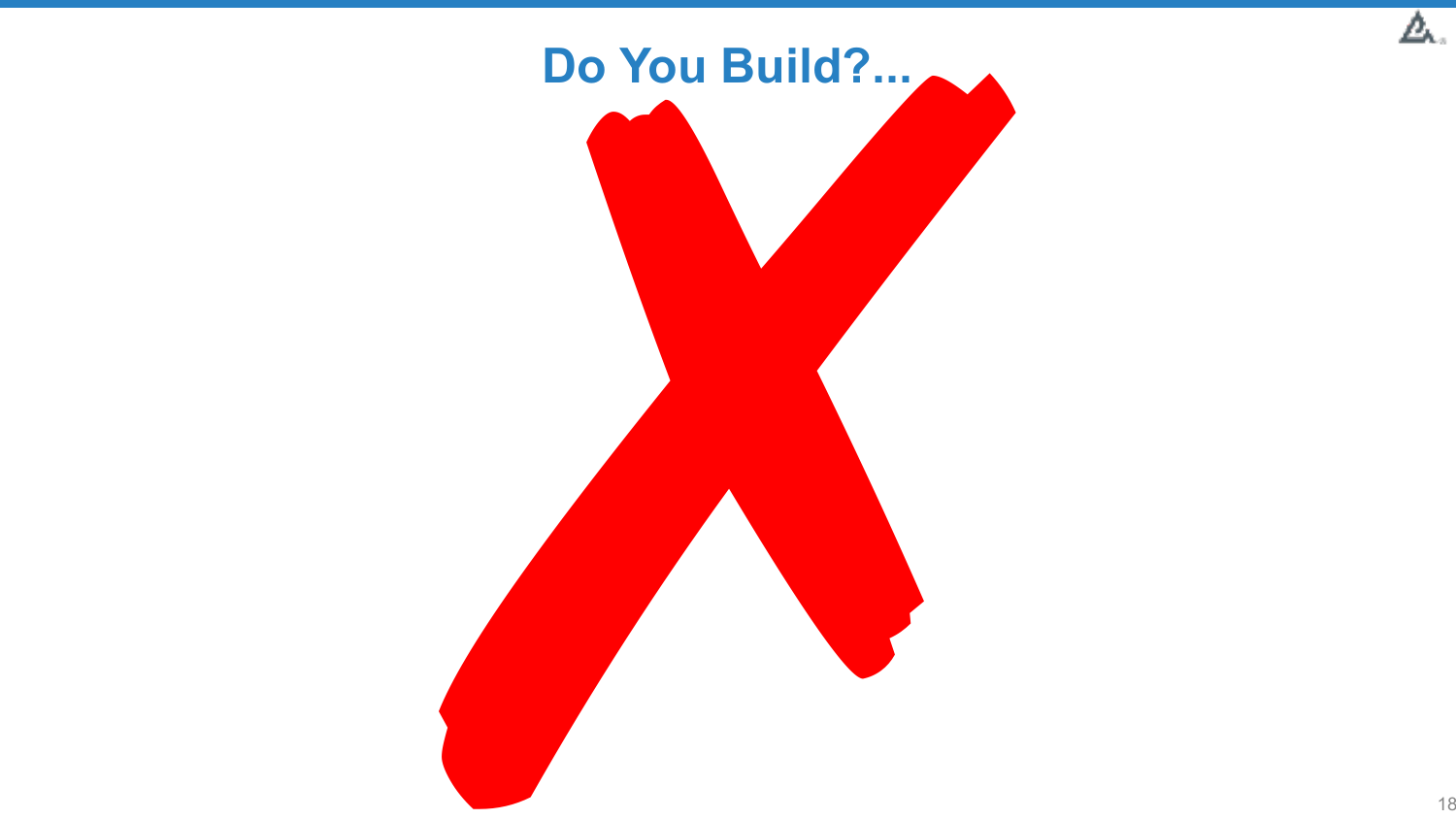### **Or, Do You Partner?**



Д.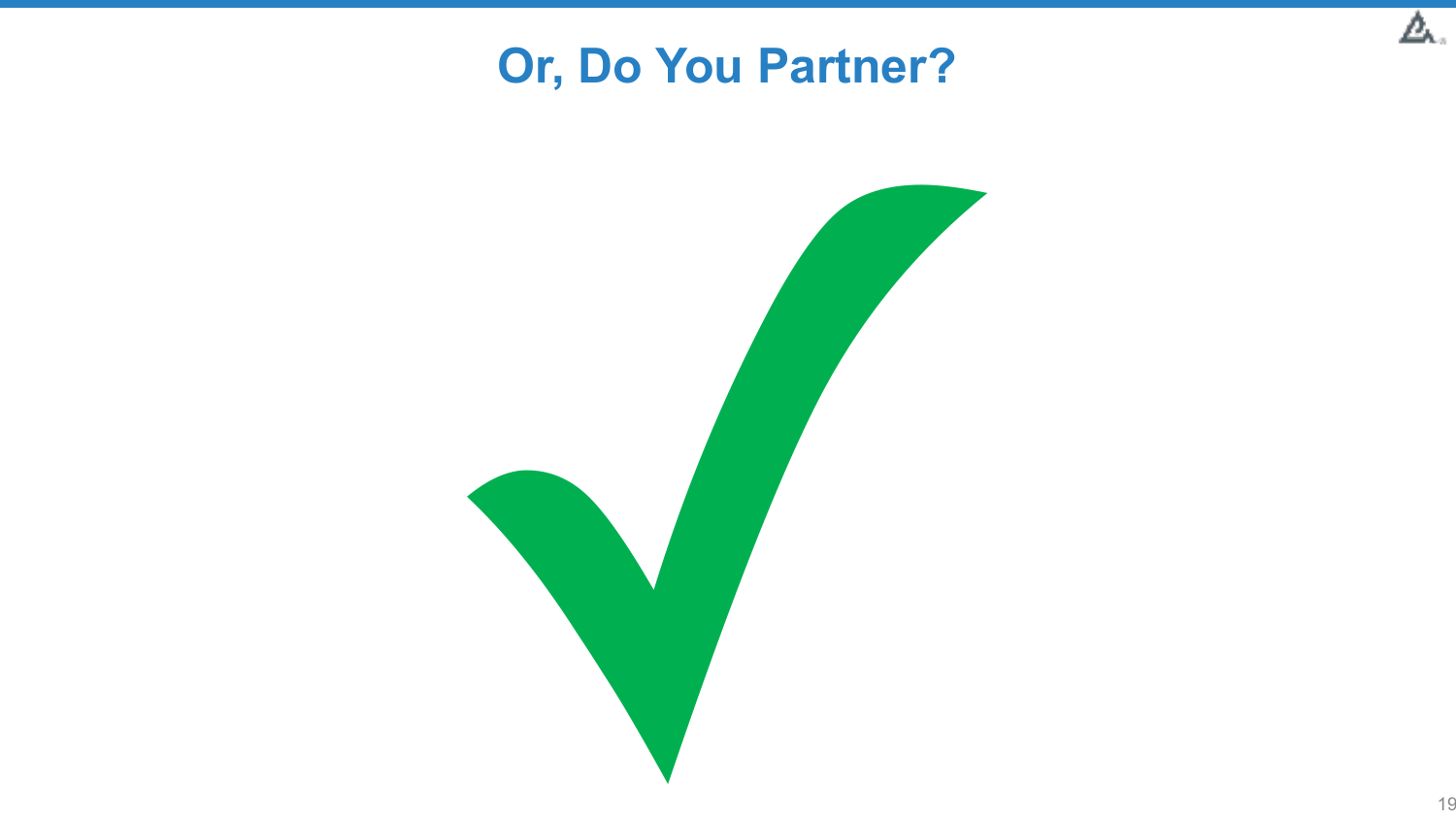

# **But, What Does a Partnership Really Mean?**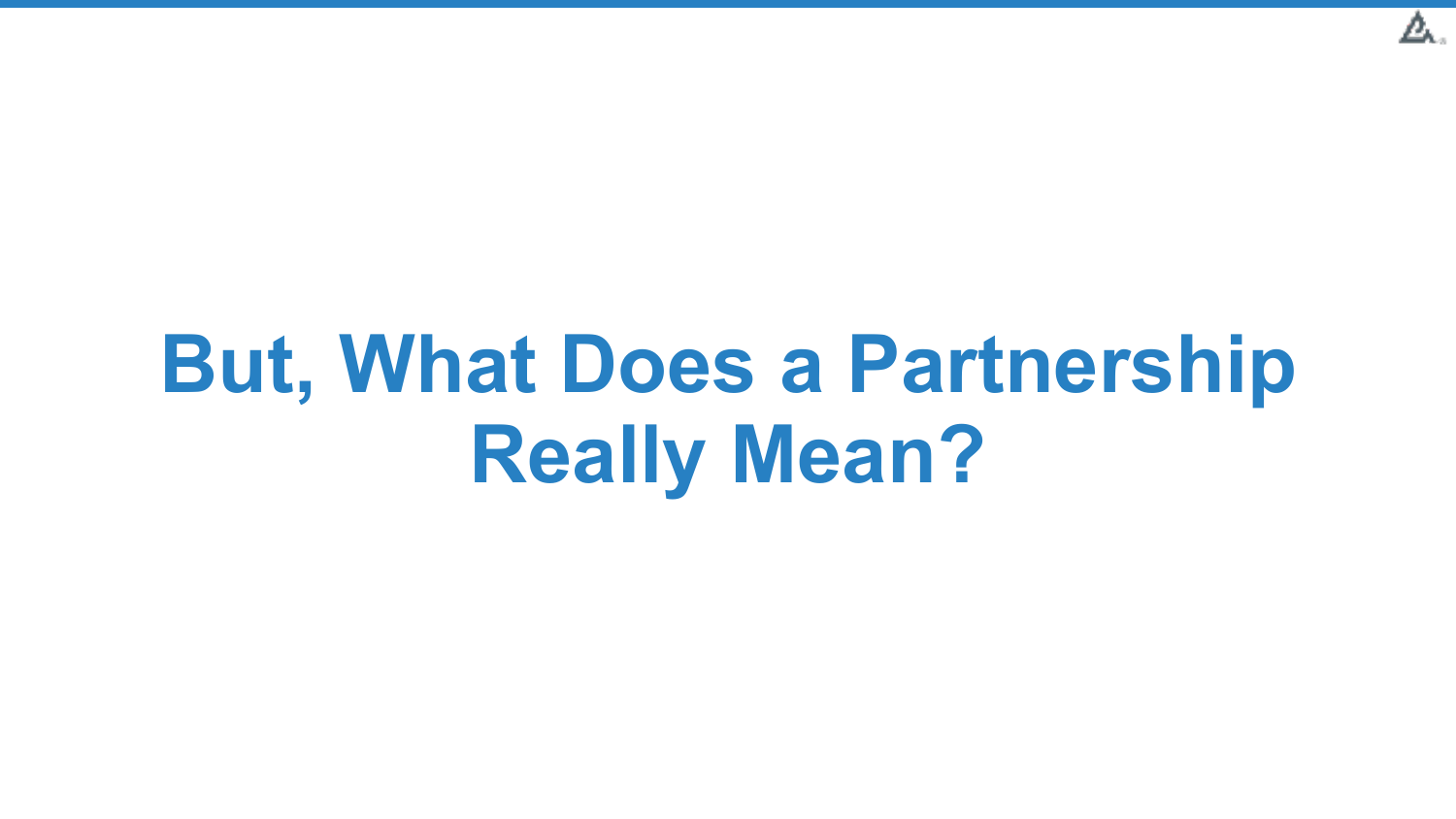

# **The Lending Solution Market is Fragmented**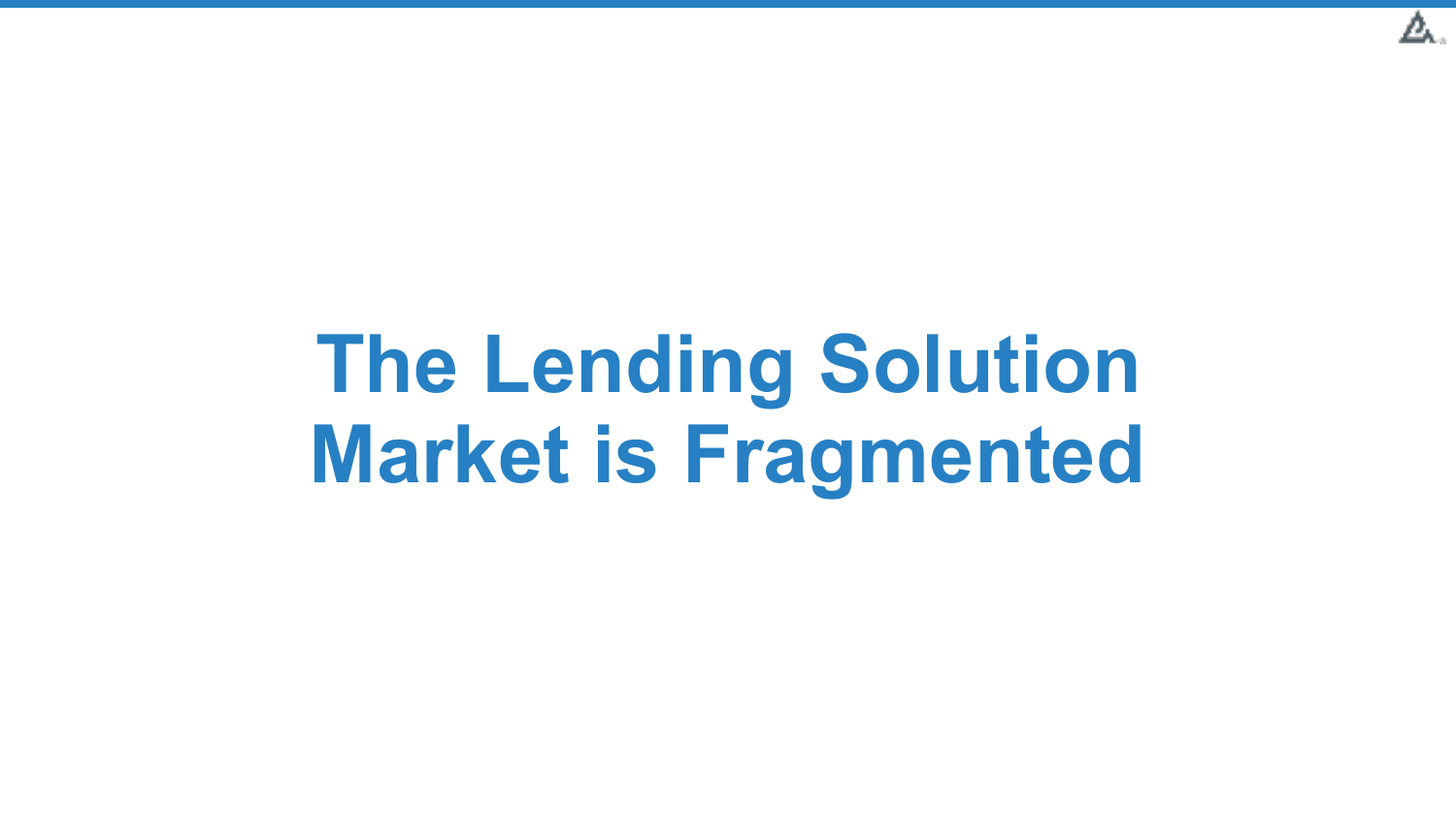

#### **Core Consumer Banking Platforms**

![](_page_21_Picture_2.jpeg)

Д.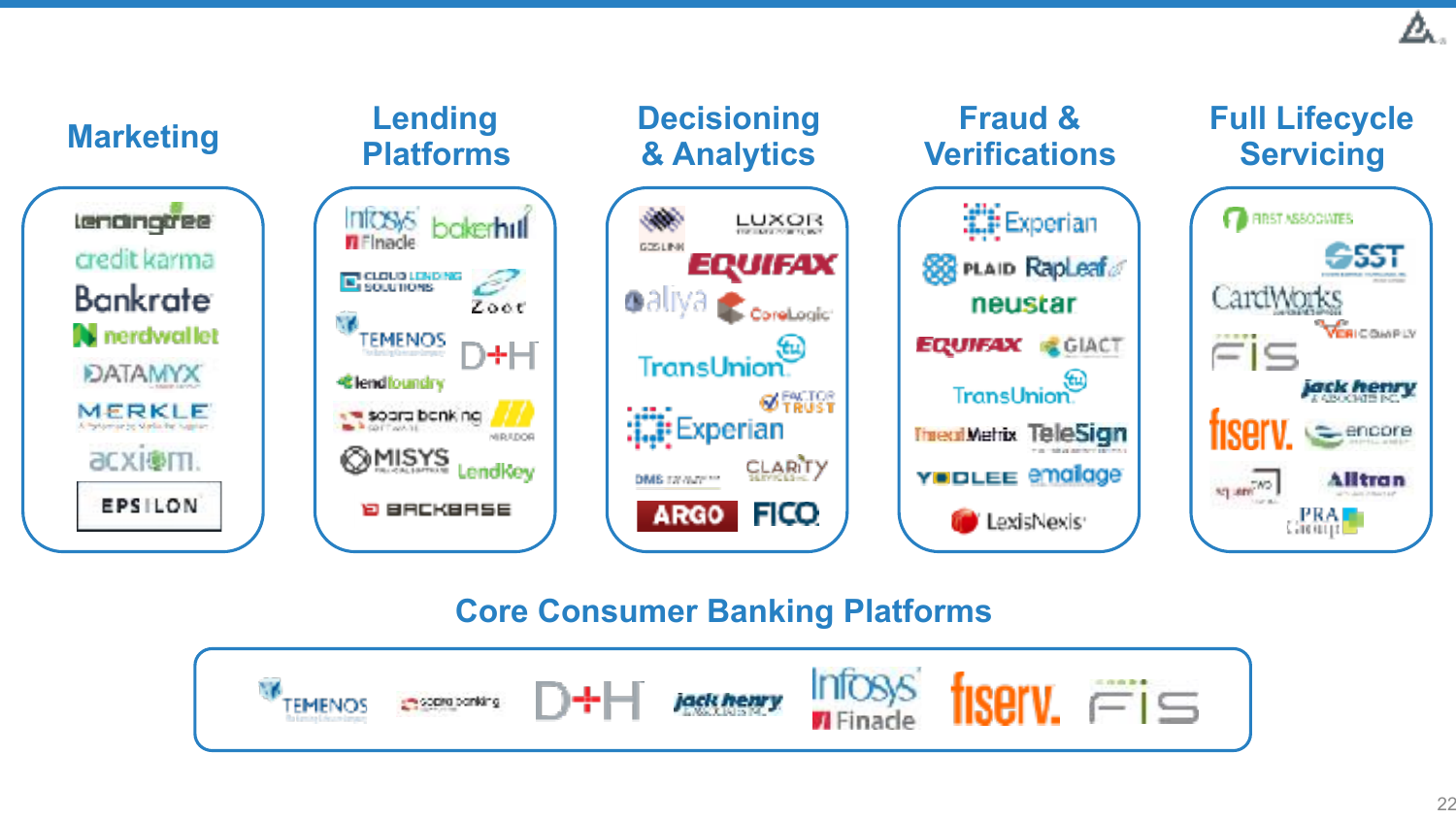![](_page_22_Picture_0.jpeg)

# **Building an Online Loan Product Requires Significant Investment in Partners & Infrastructure**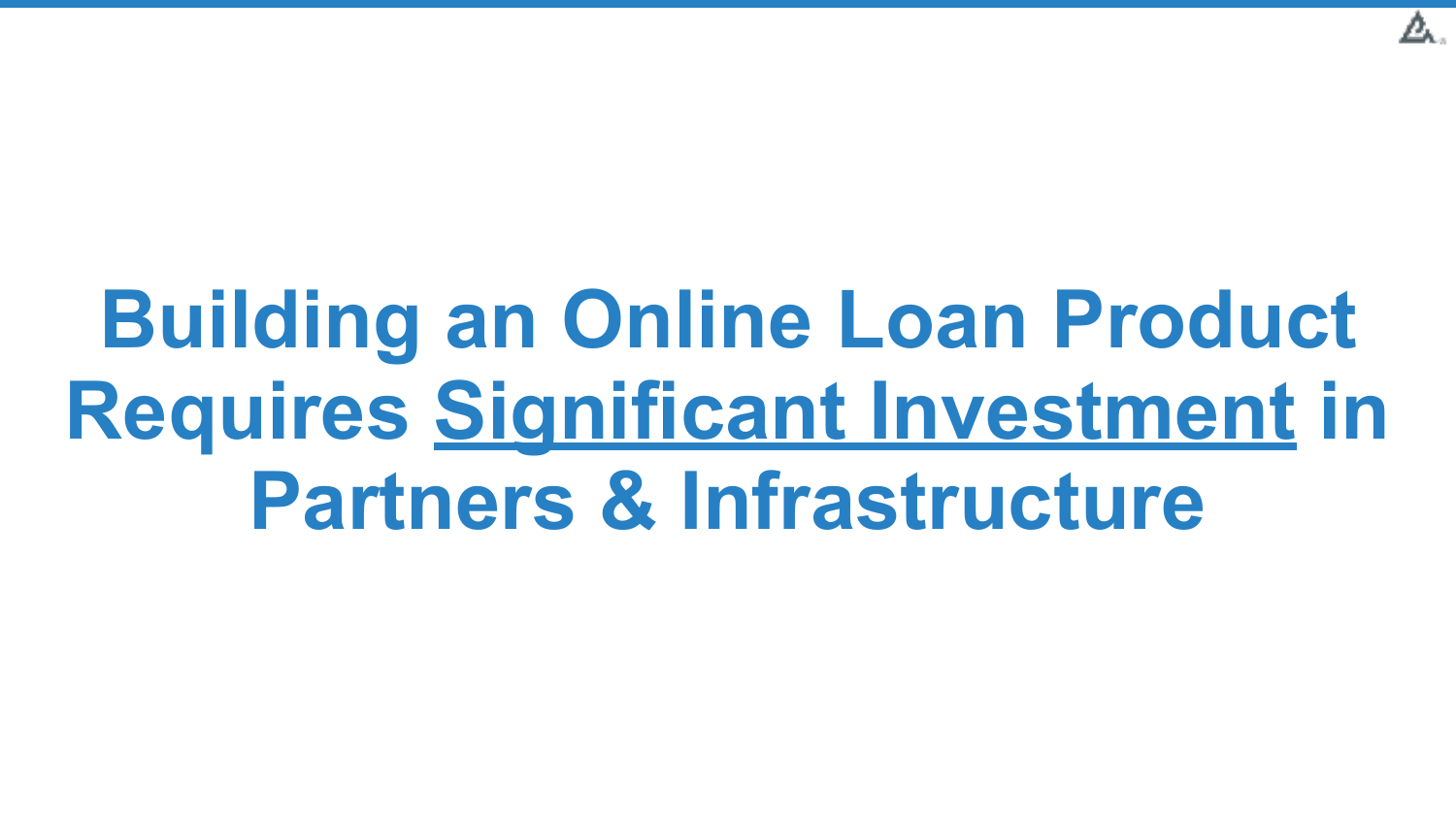![](_page_23_Picture_0.jpeg)

# **Banks Need a Customizable, One-Stop Shop**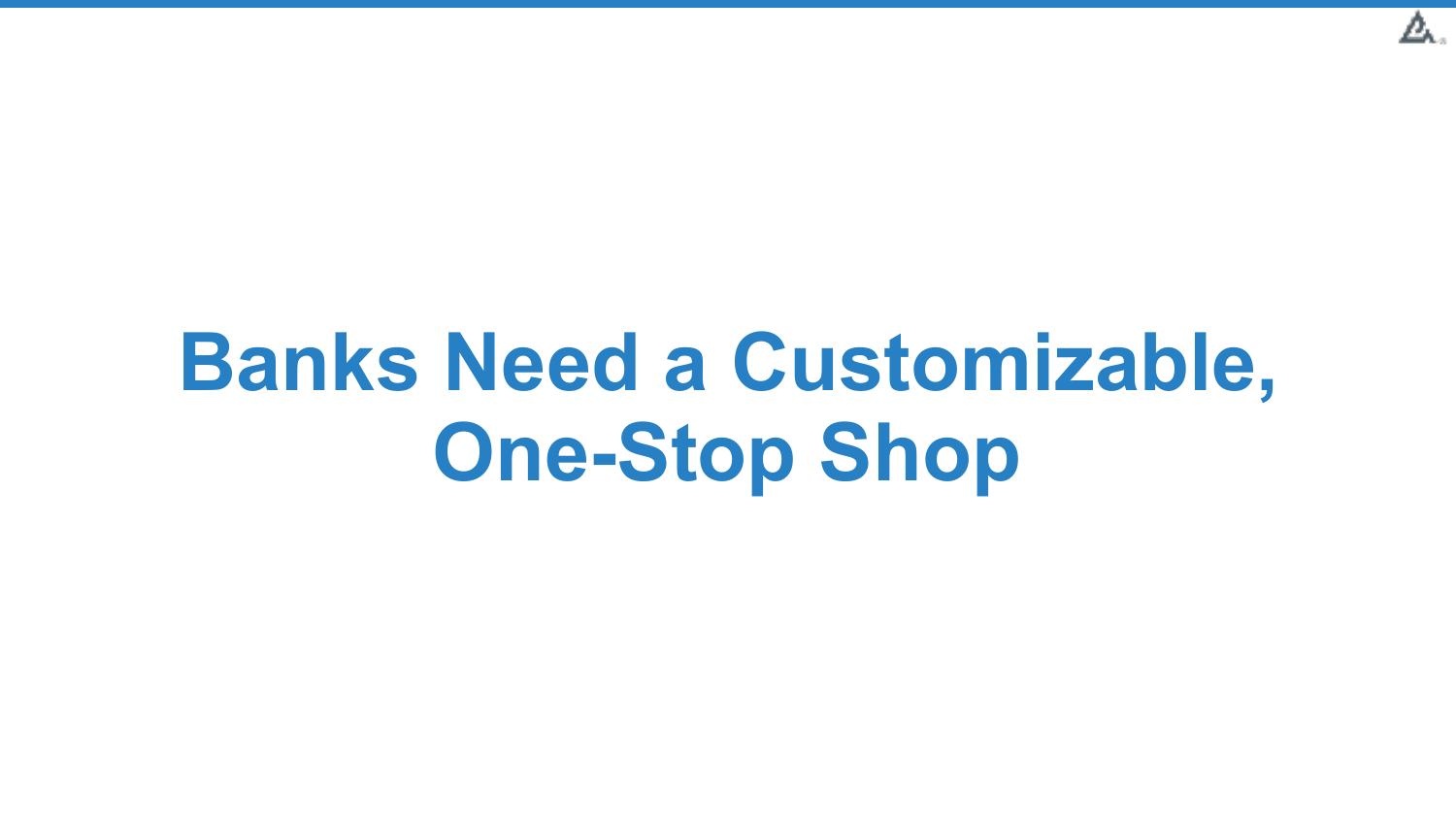### Standard Offering Full Outsource Capabilities

![](_page_24_Figure_2.jpeg)

![](_page_24_Picture_3.jpeg)

![](_page_24_Picture_4.jpeg)

**Verification Services**

**Identity**  $\blacktriangleright$ 

KBA Email Phone

**Employment**

**Income**

![](_page_24_Picture_11.jpeg)

![](_page_24_Picture_12.jpeg)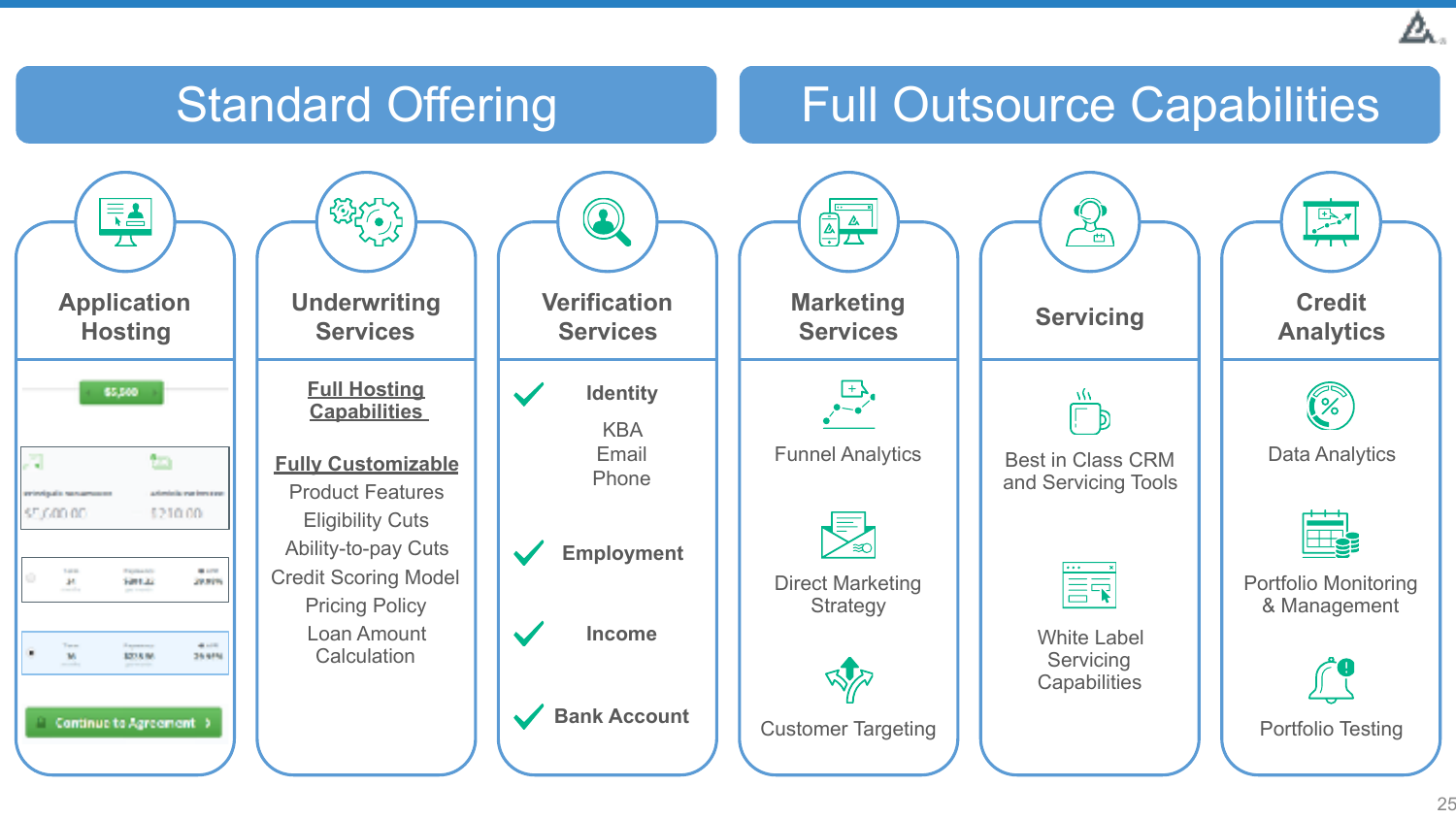![](_page_25_Picture_0.jpeg)

### **And the Ability to Retain Customers**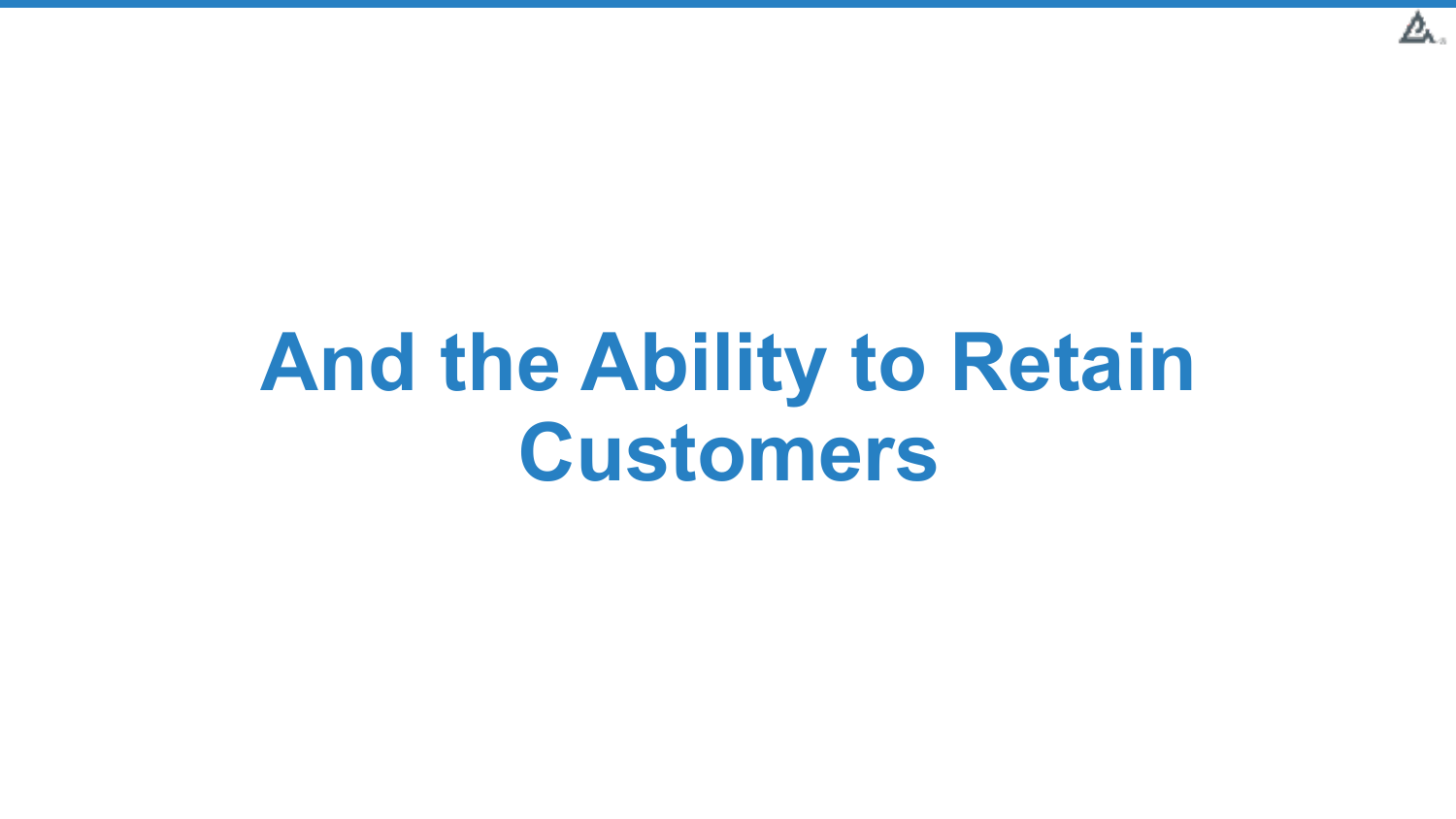#### Bank Partner's

![](_page_26_Figure_2.jpeg)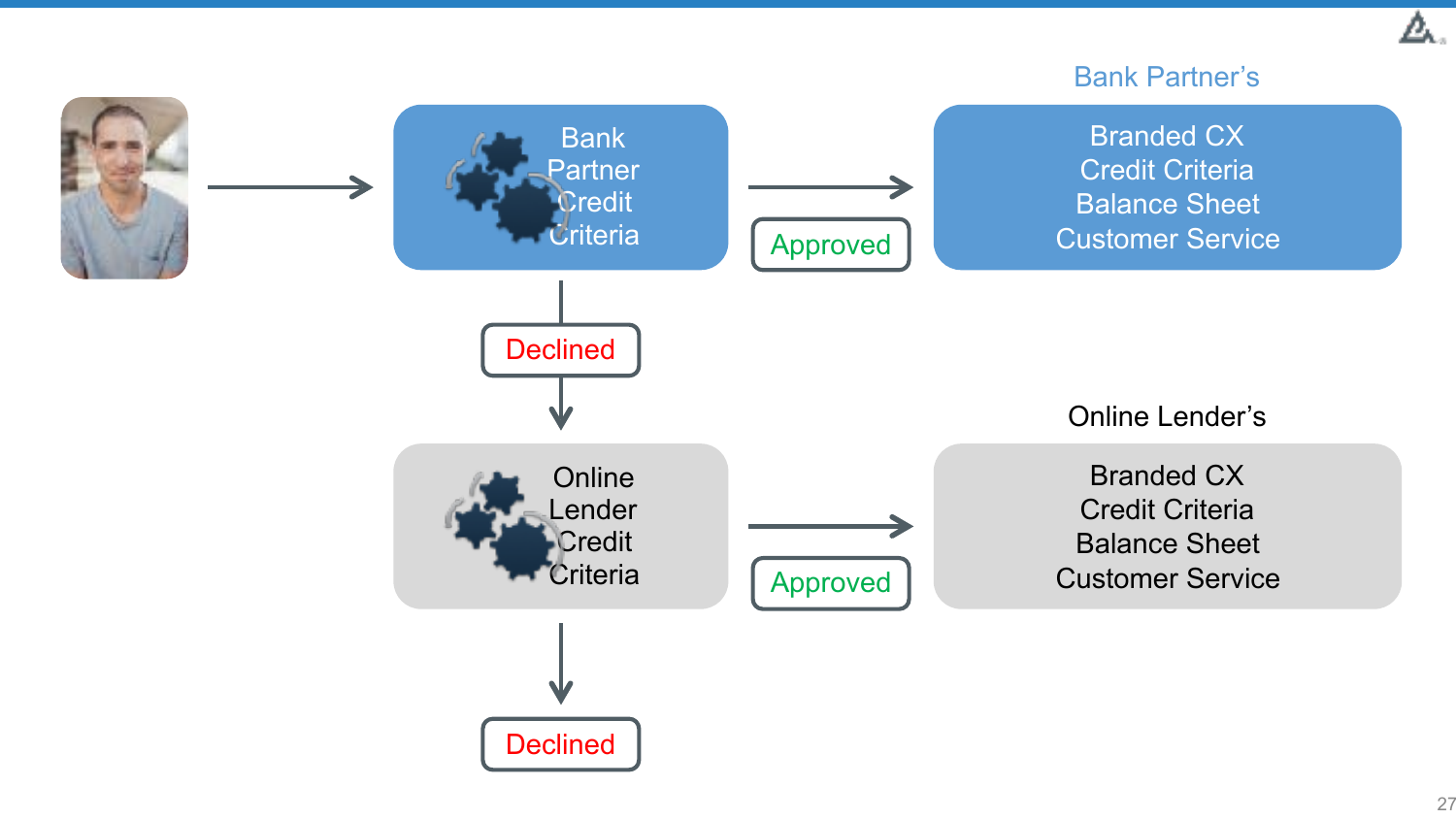![](_page_27_Picture_0.jpeg)

### **Don't Compete with Banks…**

### **Make Them Better!**